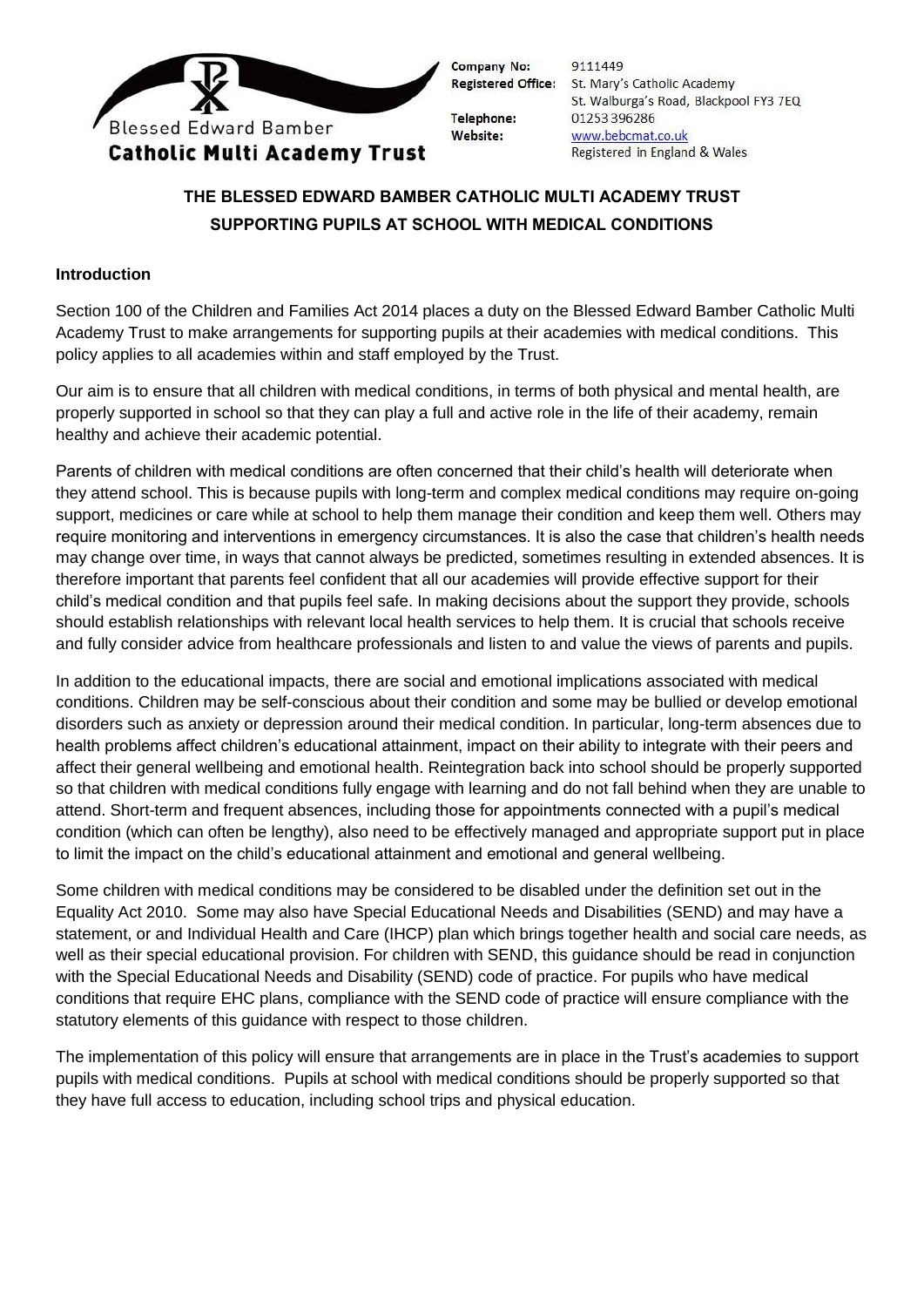# **Admissions**

Children and young people with medical conditions are entitled to a full education and have the same rights of admission to school as other children. This means that no child with a medical condition will be denied admission to one of the Trust's academies or prevented from taking up a place because arrangements for their medical condition have not yet been made.

However, in line with their safeguarding duties, the Trust will ensure that pupils' health is not put at unnecessary risk from, for example, infectious diseases. They therefore do not have to accept a child at times where it would be detrimental to the health of that child or others to do so.

#### **Liability and indemnity**

The Trust's Business Manager will ensure that the appropriate level of insurance is in place and appropriately reflects the level of risk to be managed.

The Trust's insurance policies will provide liability cover relating to the administration of medication. Individual cover may need to be arranged for other healthcare procedures. The level and ambit of cover required will be ascertained directly from the relevant insurers. Any requirements of the insurance, such as the need for staff to be trained, will be made clear and complied with.

Insurance policies are available to staff providing support to pupils with medical conditions to view, on request.

## **Policy Implementation**

Headteachers should ensure that the arrangements are in place to effectively implement this policy in the academy for which they have responsibility and lead, including a named person who has overall responsibility for policy implementation, including:

- Naming who is responsible for the management of the policy at the academy.
- **Ensuring that staff are suitably trained,**
- A commitment that all relevant staff will be made aware of the child's condition,
- Cover arrangements in case of staff absence or staff turnover to ensure someone is always available,
- Briefing for supply teachers,
- Risk assessments for visits, holidays, and other activities outside of the normal timetable, and
- Monitoring of individual healthcare plans and reviewing at least annually or more frequently if appropriate.

It should be noted, supporting a child with a medical condition during academy hours is not the sole responsibility of one person. The provision of effective support will require working co-operatively with other agencies. Partnership working between school staff, healthcare professionals (and, where appropriate, social care professionals), local authorities, and parents and pupils will be critical to the successful implementation of this policy.

This policy should be ready in conjunction with the Academy's Asthma Policy.

|              | THIS POLICY DOES NOT CREATE CONTRACTUAL OBLIGATIONS ON THE TRUST |  |
|--------------|------------------------------------------------------------------|--|
| Page 2 of 20 |                                                                  |  |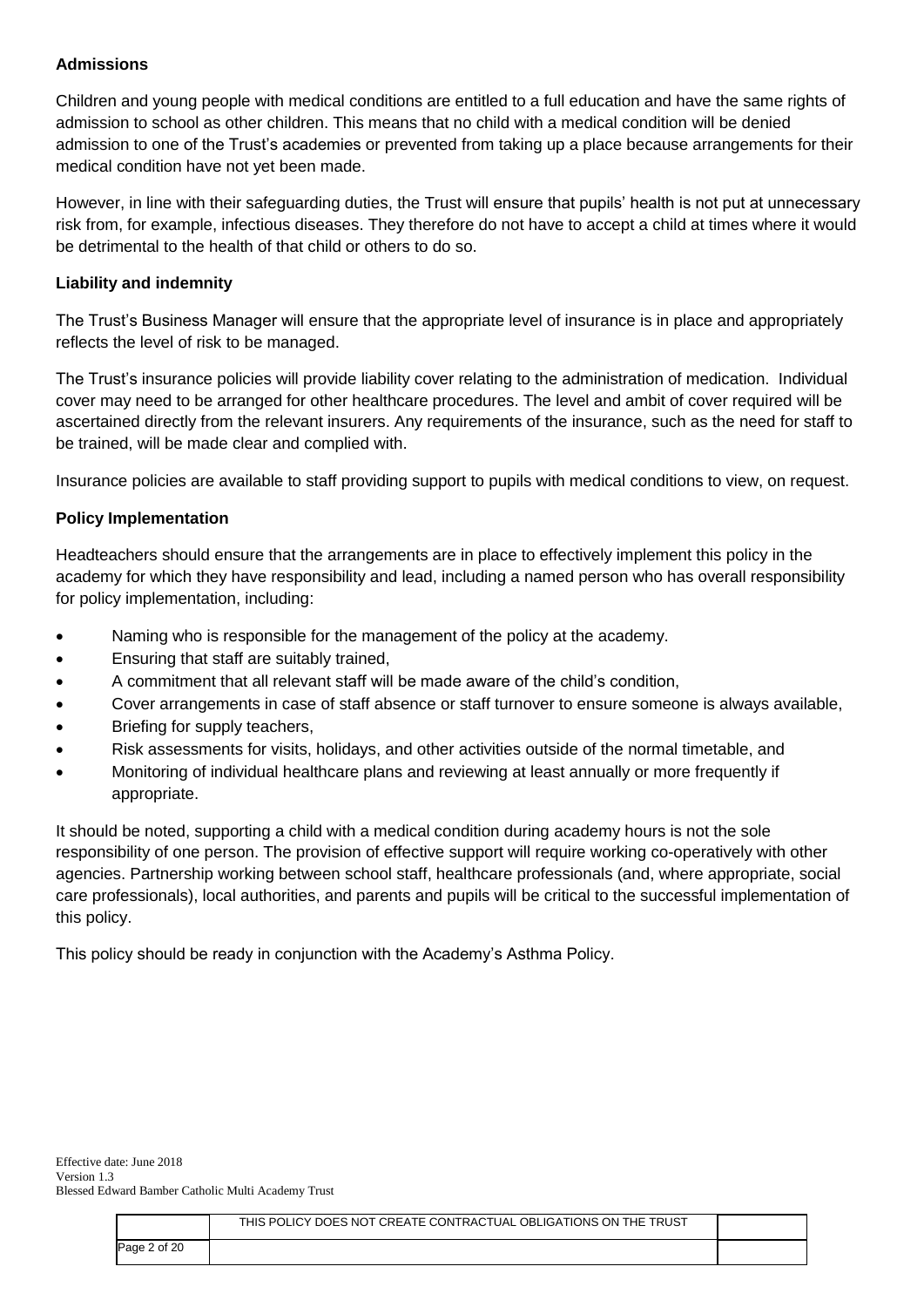# **Procedure to be Followed when Notification is received that a Pupil has a Medical Condition**

The academy (headteacher or nominated senior member of staff), healthcare professional and parent should agree, based on evidence, when a healthcare plan would be appropriate or disproportionate. If consensus cannot be reached, the headteacher will make a final determination.



Individual Health Care Plans (and their review) may be initiated, in consultation with the parent, by a member of staff or a healthcare professional involved in providing care to the child.

Plans should be drawn up in partnership between the school, parents, and a relevant healthcare professional, e.g. school, specialist or children's community nurse, who can best advise on the particular needs of the child.

Pupils should also be involved whenever appropriate. The aim should be to capture the steps which the academy should take to help the child manage their condition and overcome any potential barriers to getting the most from their education.

Partners should agree who will take the lead in writing the plan, but responsibility for ensuring it is finalised and implemented rests with the headteacher.

Where the child has a special educational need identified in a statement or IHCP plan, the individual healthcare plan should be linked to or become part of that statement or IHCP plan.

|              | THIS POLICY DOES NOT CREATE CONTRACTUAL OBLIGATIONS ON THE TRUST |  |
|--------------|------------------------------------------------------------------|--|
| Page 3 of 20 |                                                                  |  |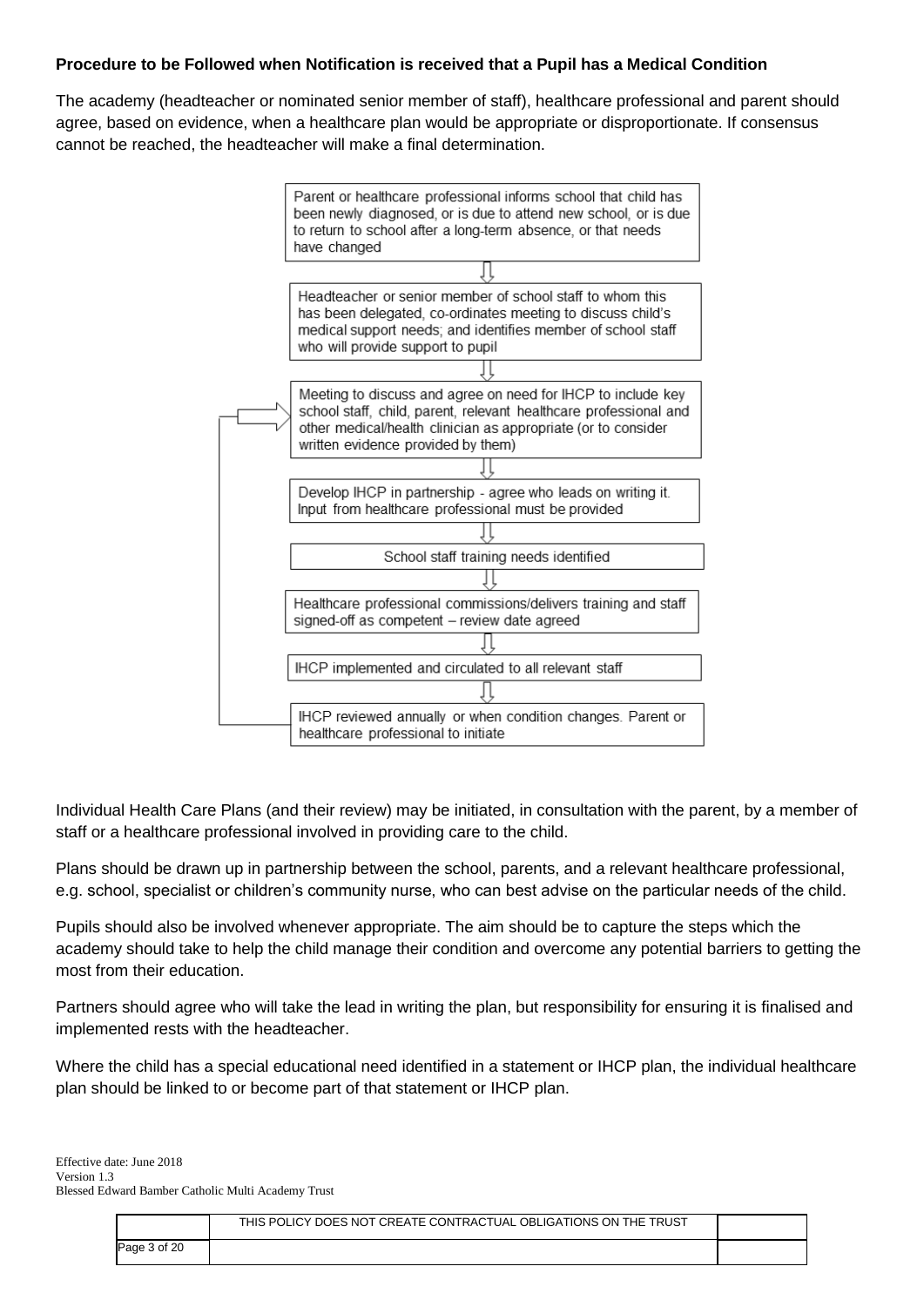## **Individual Health Care Plans**

Where it is determined that a child's education would benefit from the implementation of an Individual Health Care Plan (IHCP) the template attached to this policy should be completed in partnership with the child, child's parents and health care professionals. The IHCP should include:

- 1. The medical condition, its triggers, signs, symptoms and treatments;
- 2. The pupil's resulting needs, including medication (dose, side effects and storage) and other treatments, time, facilities, equipment, testing, access to food and drink where this is used to manage their condition, dietary requirements and environmental issues e.g. crowded corridors, travel time between lessons;
- 3. Specific support for the pupil's educational, social and emotional needs for example, how absences will be managed, requirements for extra time to complete exams, use of rest periods or additional support in catching up with lessons, counselling sessions;
- 4. The level of support needed (some children will be able to take responsibility for their own health needs) including in emergencies. If a child is self- managing their medication, this should be clearly stated with appropriate arrangements for monitoring;
- 5. Who will provide this support, their training needs, expectations of their role and confirmation of proficiency to provide support for the child's medical condition from a healthcare professional; and cover arrangements for when they are unavailable;
- 6. Who in the school needs to be aware of the child's condition and the support required;
- 7. Arrangements for written permission from parents and the headteacher for medication to be administered by a member of staff, or self-administered by the pupil during school hours;
- 8. Clearly define what constitutes an emergency and explain what to do, including ensuring that all relevant staff are aware of emergency symptoms and procedures. Other pupils in the academy should know what to do in general terms, such as informing a teacher immediately if they think help is needed;
- 9. Separate arrangements or procedures required for school trips or other school activities outside of the normal school timetable that will ensure the child can participate, e.g. risk assessments;
- 10. Where confidentiality issues are raised by the parent/child, the designated individuals to be entrusted with information about the child's condition;
- 11. Some children may have an emergency healthcare plan prepared by their lead clinician that could be used to inform development of their Individual Health Care Plan.

|              | THIS POLICY DOES NOT CREATE CONTRACTUAL OBLIGATIONS ON THE TRUST |  |
|--------------|------------------------------------------------------------------|--|
| Page 4 of 20 |                                                                  |  |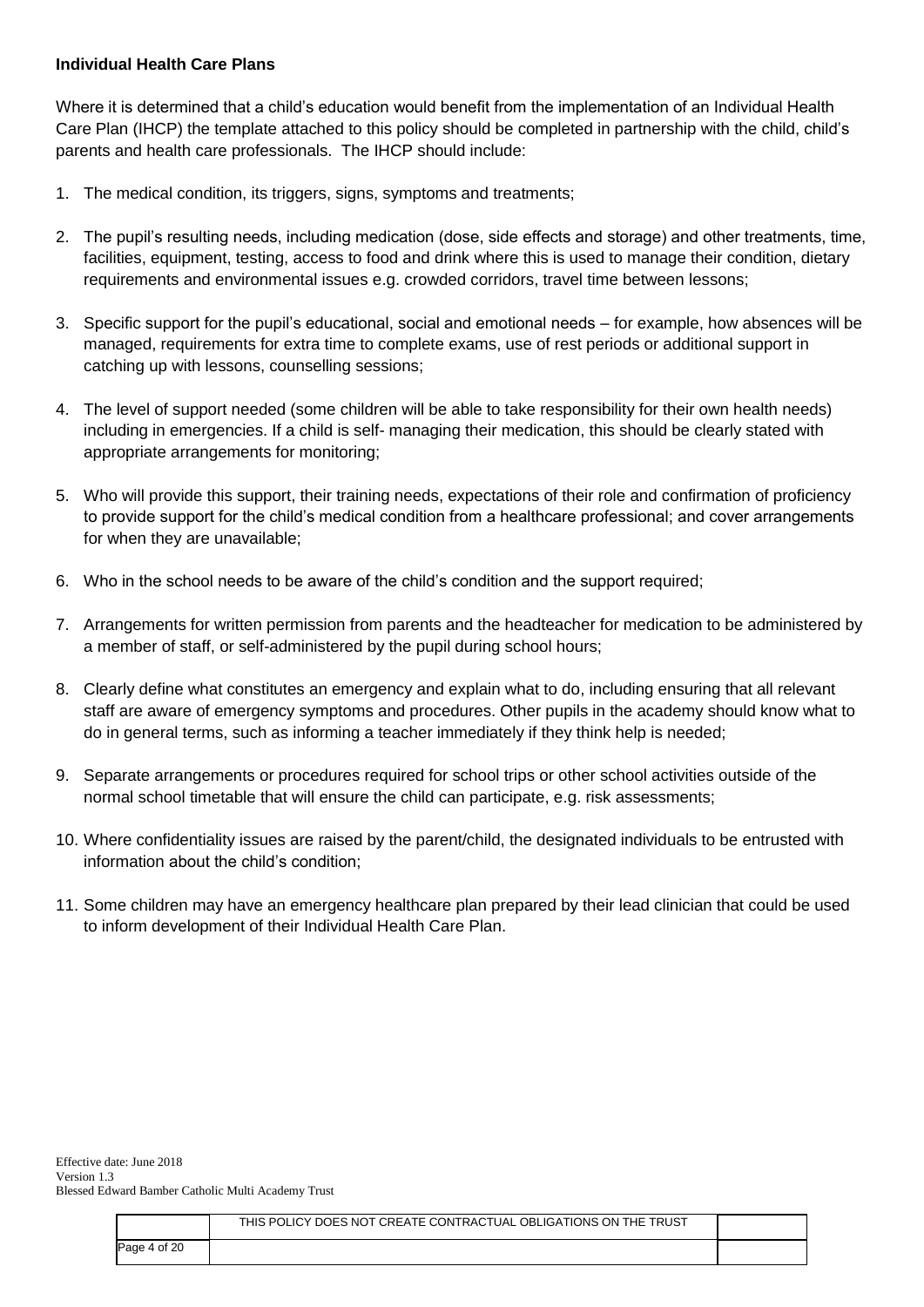# **Roles & Responsibilities**

#### **Trust staff**

Any member of school staff may be asked to provide support to pupils with medical conditions, including the administering of medicines, although they cannot be required to do so. Although administering medicines is not part of teachers' professional duties, they should take into account the needs of pupils with medical conditions that they teach. Staff should receive sufficient and suitable training and achieve the necessary level of competency before they take on responsibility to support children with medical conditions. Any member of staff should know what to do and respond accordingly when they become aware that a pupil with a medical condition needs help.

If a child refuses to take medicine or carry out a necessary procedure, staff should not force them to do so, but follow the procedure agreed in the individual healthcare plan. Parents should be informed so that alternative options can be considered.

## **School nurses**

Every school has access to school nursing services. They are responsible for notifying the academy when a child has been identified as having a medical condition which will require support in school. Wherever possible, they should do this before the child starts at the academy. They would not usually have an extensive role in ensuring that the academy is taking appropriate steps to support children with medical conditions, but may support staff on implementing a child's Individual Health Care Plan and provide advice and liaison, for example on training. School nurses can liaise with lead clinicians locally on appropriate support for the child and associated staff training needs. Community nursing teams will also be a valuable potential resource for a school seeking advice and support in relation to children with a medical condition.

## **Other healthcare professionals, including GPs and paediatricians**

Healthcare professionals should notify the school nurse when a child has been identified as having a medical condition that will require support at school. They may provide advice on developing health care plans. Specialist local health teams may be able to provide support in schools for children with particular conditions (e.g. asthma, diabetes, epilepsy).

#### **Pupils**

Pupils with medical conditions will often be best placed to provide information about how their condition affects them. They should be fully involved in discussions about their medical support needs and contribute as much as possible to the development of, and comply with, their individual healthcare plan.

Following discussions with parents and healthcare professions, where a pupil is considered competent to manage his/her own health needs and medicines s/he should be allowed to carry them and relevant devices or should be able to access their medicines for self-medication quickly and easily. Pupils who can take their medicines themselves or manage procedures may require an appropriate level of supervision. If it is not appropriate for a child to self- manage, then relevant staff should help to administer medicines and manage procedures for them. Other pupils will often be sensitive to the needs of those with medical conditions.

## **Parents**

Parents should provide the academy with sufficient and up-to-date information about their child's medical needs. They may in some cases be the first to notify the academy that their child has a medical condition. Parents are key partners and should be involved in the development and review of their child's IHCP, and may be involved in its drafting. They should carry out any action they have agreed to as part of its implementation, e.g. provide medicines and equipment and ensure they or another nominated adult are contactable at all times.

|              | THIS POLICY DOES NOT CREATE CONTRACTUAL OBLIGATIONS ON THE TRUST |  |
|--------------|------------------------------------------------------------------|--|
| Page 5 of 20 |                                                                  |  |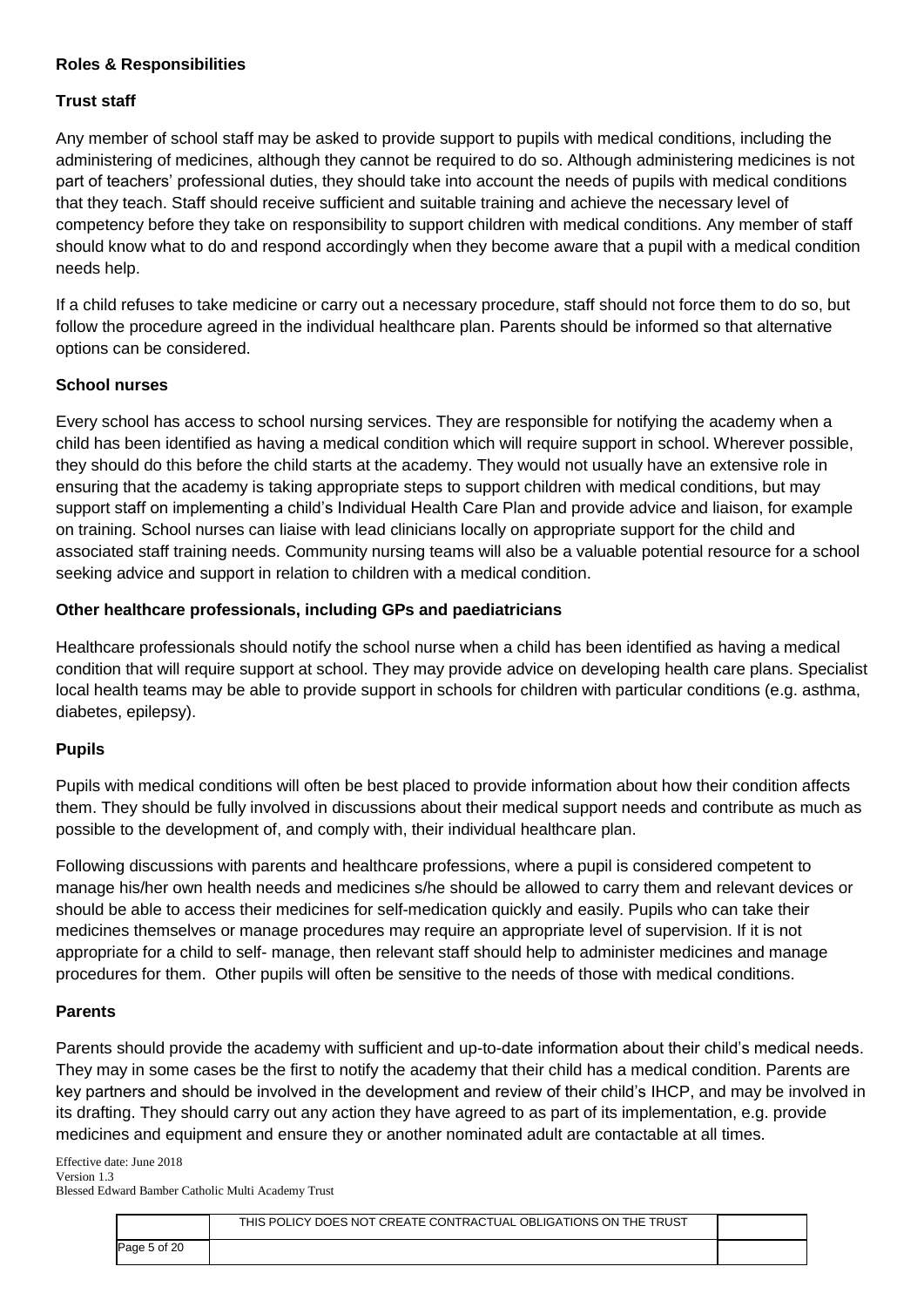# **Staff Training and Support**

- The headteacher of each academy should make arrangements for whole staff awareness training so that all staff are aware of the Trust policy for supporting pupils with medical conditions and their role in implementing that policy. Arrangements for new staff should be included within the induction programme.
- The headteacher of each academy should ensure that there are sufficiently trained first aiders to meet the needs of the academy.
- During the development or review of Individual Health Care Plans the support to be provided by a member of staff, to a pupil with medical needs, should be identified. The IHCP should record what training is required, who will provide it and by when. Staff who provide support to pupils with medical conditions should be included in meetings where this is discussed. The relevant healthcare professional should normally lead on identifying and agreeing with the academy the type and level of training required, and how this can be obtained.
- Training should be sufficient to ensure that staff are competent and have confidence in their ability to support pupils with medical conditions, and to fulfil the requirements as set out in individual healthcare plans. They will need an understanding of the specific medical conditions they are being asked to deal with, their implications and preventative measures.
- Staff must not give prescription medicines or undertake healthcare procedures without appropriate training (updated to reflect any individual healthcare plans). In some cases, written instructions from the parent or on the medication container dispensed by the pharmacist may be considered sufficient, but ultimately this is for the school to decide, having taken into consideration the training requirements as specified in pupils' individual health care plans. A first-aid certificate does not constitute appropriate training in supporting children with medical conditions.
- Healthcare professionals, including the school nurse, can provide confirmation of the proficiency of staff in a medical procedure, or in providing medication.
- The relevant healthcare professional should be able to advise on training that will help ensure that all medical conditions affecting pupils in the school are understood fully. This includes preventative and emergency measures so that staff can recognise and act quickly when a problem occurs.

|              | THIS POLICY DOES NOT CREATE CONTRACTUAL OBLIGATIONS ON THE TRUST |  |
|--------------|------------------------------------------------------------------|--|
| Page 6 of 20 |                                                                  |  |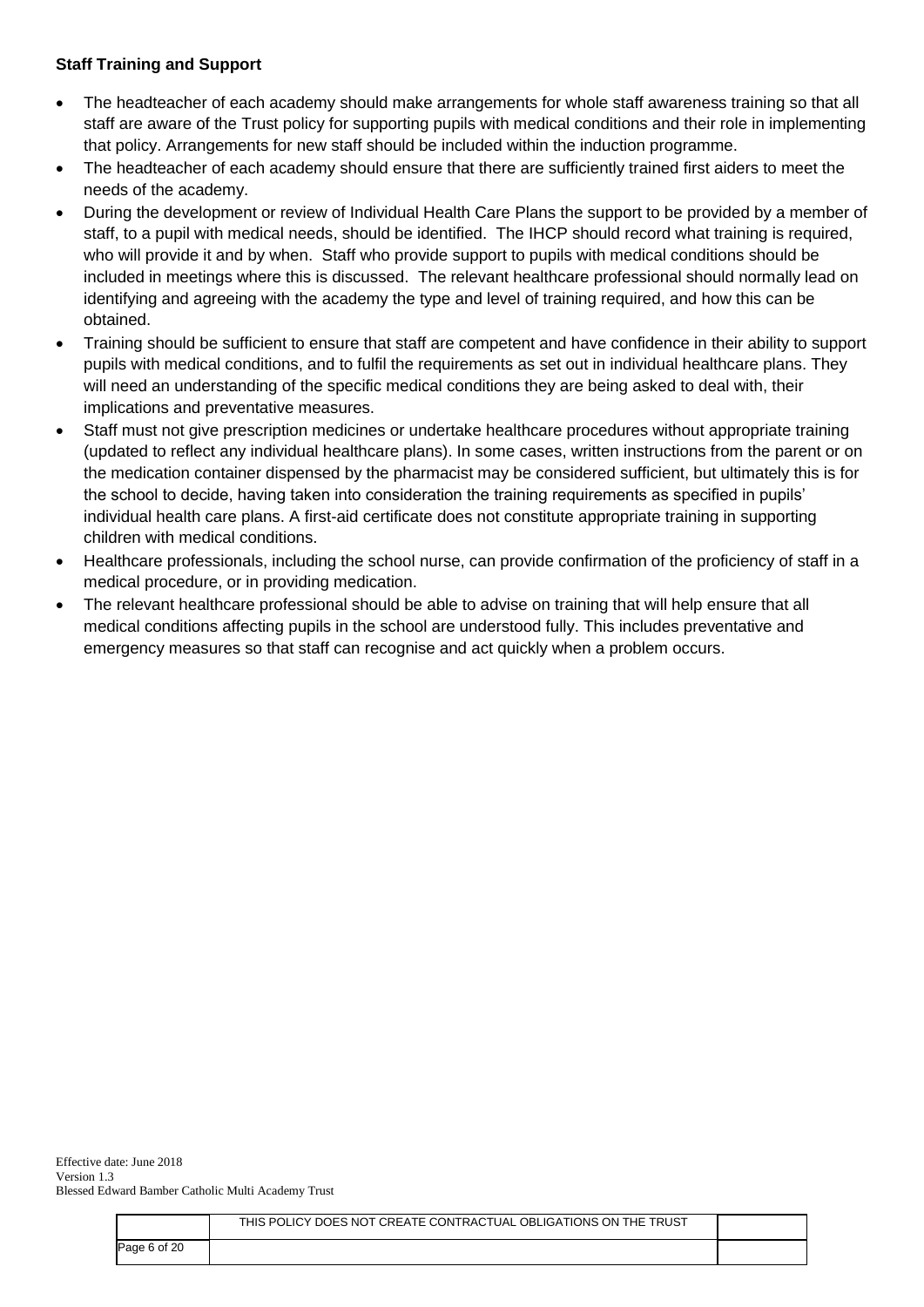### **Managing Medicines on Academy Premises**

The Trust's academies will only administer medicines on any of the academy's premises following completion of the "Parental Agreement for Academy to Administer Medicine". No child under 16 will be given prescription or non-prescription medicines without their parent's written consent. Parents must not send in prescription or nonprescription medicines without agreement of the Academy. In addition:

- Medicines will only be administered on academy premises when it would be detrimental to a child's health or school attendance not to do so.
- In exceptional circumstances where the medicine has been prescribed to the child without the knowledge of the parents, every effort will be made to encourage the child or young person to involve their parents while respecting their right to confidentiality.
- A child under 16 must never be given medicine containing aspirin or paracetamol unless prescribed by a doctor. Medication, e.g. for pain relief, should never be administered without first checking maximum dosages and when the previous dose was taken. Parents should be informed.
- An exception may be made where a parent gives written permission for his/her child to take aspirin or paracetamol, available without prescription, at the specified dosage, for a short period of time at the discretion of the headteacher.
- Where clinically possible, medicines should be prescribed in dose frequencies which enable them to be taken outside school hours.
- The Trust's academies will only accept prescribed medicines that are in-date, labelled, provided in the original container as dispensed by a pharmacist and include instructions for administration, dosage and storage. The exception to this is insulin which must still be in date, but will generally be available to schools inside an insulin pen or a pump, rather than in its original container.
- All medicines will be stored safely.
- Children should know where their medicines are at all times and be able to access them immediately. Where relevant, they should know who holds the key to the storage facility. Medicines and devices such as asthma inhalers, blood glucose testing meters and adrenaline pens should be always readily available to children and not locked away. This is particularly important to consider when outside of school premises, e.g. on school trips
- A child who has been prescribed a controlled drug may legally have it in their possession if they are competent to do so, but passing it to another child for use is an offence and will be dealt with using the Academy's Behaviour Policy. Otherwise controlled drugs that have been prescribed for a pupil will be securely stored in a non-portable container and only named staff should have access. Controlled drugs should be easily accessible in an emergency.
- Staff may administer a controlled drug to the child for whom it has been prescribed. Staff administering medicines should do so in accordance with the prescriber's instructions.
- When no longer required, medicines should be returned to the parent to arrange for safe disposal. Sharps boxes should always be used for the disposal of needles and other sharps

#### **Record Keeping**

Schools should keep a record of all medicines administered to individual children, stating what, how and how much was administered, when and by whom. Any side effects of the medication to be administered must be noted

|                 | THIS POLICY DOES NOT CREATE CONTRACTUAL OBLIGATIONS ON THE TRUST |  |
|-----------------|------------------------------------------------------------------|--|
| 7 of 20<br>Page |                                                                  |  |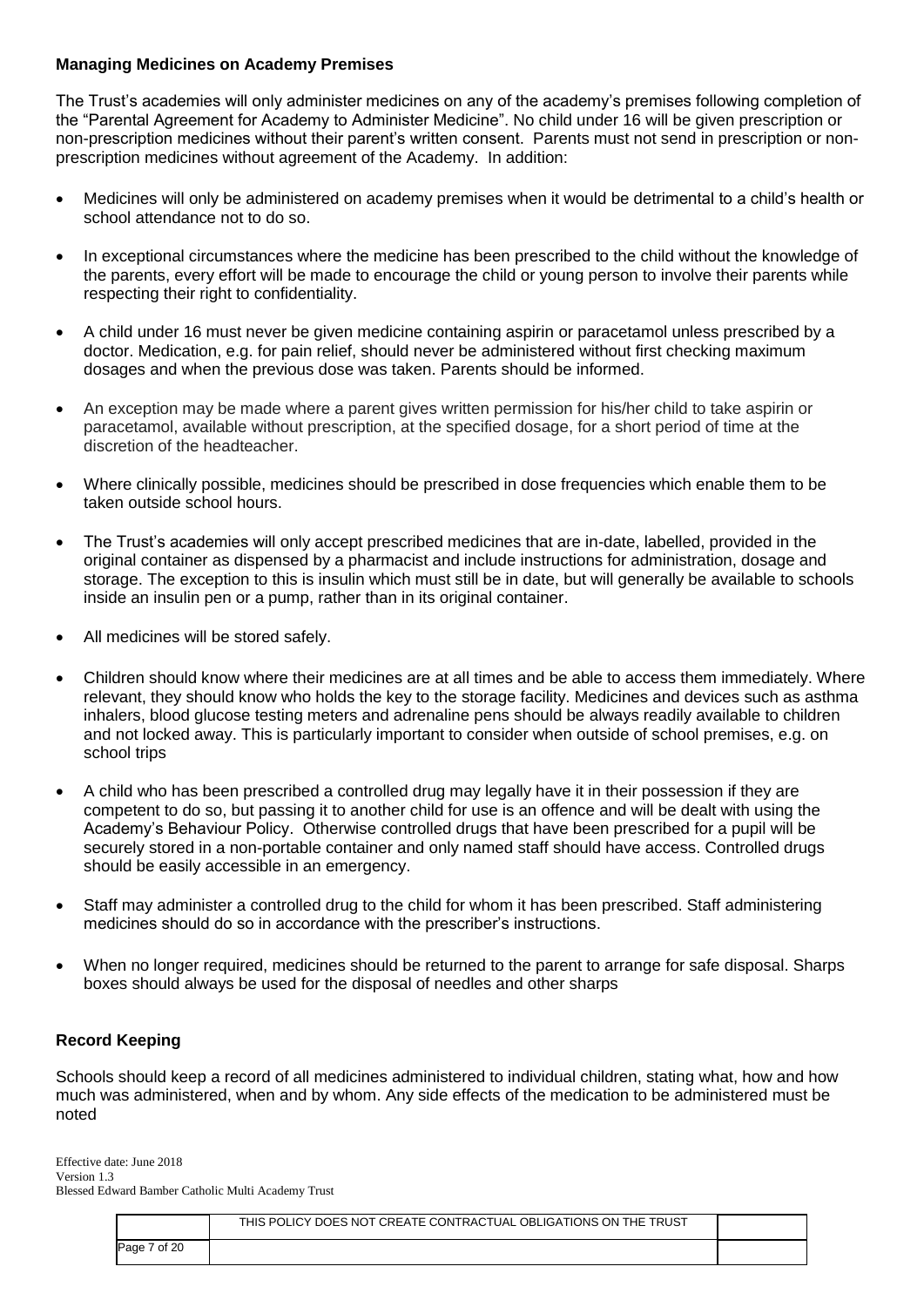All the Trust's academies must use the "Record of Medicine Administered to an Individual Child" and "Record of Medicine Administered to all Children" proformas contained within this policy.

## **Emergency Procedures**

In an emergency the Trust's Critical Incident Policy should be implemented.

If a child needs to be taken to hospital, staff should stay with the child until the parent arrives, or accompany a child taken to hospital by ambulance.

## **Day Trips, Residential Visits and Sporting Activities**

Staff should make arrangements for the inclusion of pupils in such activities with any adjustments as required unless evidence from a clinician such as a GP states that this is not possible.

Trip/visit leaders and teachers should consider what reasonable adjustments they might make to enable children with medical needs to participate fully and safely on trips, visits or in sporting activities. In carrying out a risk assessment or during planning arrangements staff should take account of any steps needed to ensure that pupils with medical conditions are included. This will require consultation with parents and pupils and advice from the relevant healthcare professional to ensure that pupils can participate safely.

## **Unacceptable practice**

Although staff should use their discretion and judge each case on its merits with reference to the child's individual healthcare plan, it is not generally acceptable practice to:

- Prevent children from easily accessing their inhalers and medication and administering their medication when and where necessary;
- Assume that every child with the same condition requires the same treatment;
- Ignore the views of the child or their parents; or ignore medical evidence or opinion (although this may be challenged);
- Send children with medical conditions home frequently or prevent them from staying for normal school activities, including lunch, unless this is specified in their individual healthcare plans;
- If the child becomes ill, send them to the school office or medical room unaccompanied or with someone unsuitable;
- Penalise children for their attendance record if their absences are related to their medical condition, e.g. hospital appointments;
- Prevent pupils from drinking, eating or taking toilet or other breaks whenever they need to in order to manage their medical condition effectively;
- Require parents, or otherwise make them feel obliged, to attend school to administer medication or provide medical support to their child, including with toileting issues. No parent should have to give up working because the school is failing to support their child's medical needs; or
- Prevent children from participating, or create unnecessary barriers to children participating in any aspect of school life, including school trips, e.g. by requiring parents to accompany the child.

#### **Complaints**

If a concern is raised regarding the support provided to pupils with medical conditions a meeting between all relevant parties should be called to address and resolve the issue. This approach will ensure enhanced communication and discussion of concerns at an early stage which is most likely to lead to a successful resolution in favour of ensuring the child has full, fair and equal access to a high quality education.

If the matter is not resolved the Trust's Complaints Policy & Procedures should be used.

|              | THIS POLICY DOES NOT CREATE CONTRACTUAL OBLIGATIONS ON THE TRUST |  |
|--------------|------------------------------------------------------------------|--|
| Page 8 of 20 |                                                                  |  |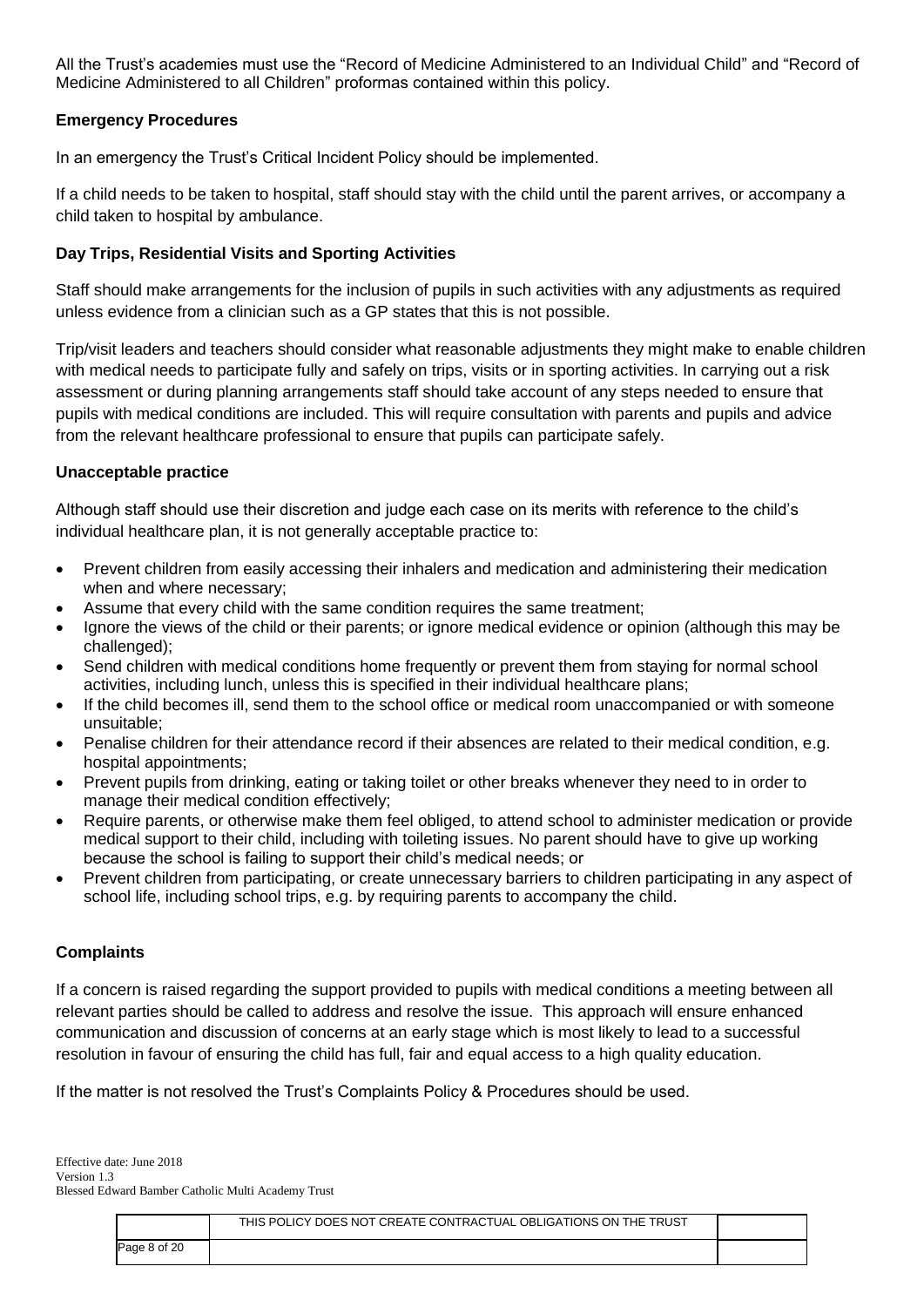# **Asthma Policy - Christ the King Catholic & St. Cuthbert's Catholic Academies**

Christ the King Catholic & St. Cuthbert's Catholic Academies recognise that asthma is a widespread, serious but controllable condition and our Academies welcome all pupils with asthma. Within our Academies we ensure that pupils with asthma can, and do, participate fully in all aspects of school life, including art lessons, PE, science, educational visits, outings or field trips and other out-of-hours school activities.

## **This is achieved through:**

- Ensuring that children have access to asthma inhalers as needed.
- Keeping a record of all pupils with asthma and the medicines they take.
- Creating a whole school environment, including the physical, social, sporting and educational environment, that is favourable to pupils with asthma.
- Helping all pupils to understand asthma as a medical condition.
- Making sure that all staff (including supply teachers and support staff) who come into contact with pupils with asthma, know what to do in the event of an asthma attack.
- Working in partnership with all interested parties, including the Trust's Directors, all school staff, school nurses, parents/carers, Local Authority, doctors, nurses and pupils to ensure the policy is planned, implemented and maintained successfully.

## **Asthma medicines**

- Immediate access to 'reliever' medicines is essential. The reliever inhalers of children of primary age are kept in each classroom in a carry bag – this bag is carried out to the playground in the event of fire.
- School staff are not required to administer asthma medicines to pupils (except in an emergency or if the child is too young to administer the medicine correctly his/herself). All staff will let pupils take their own medicine when they need to. This is supervised either by qualified First Aiders, the Head teacher, Senior Leaders or Special Education Needs Coordinator.

## **Record keeping**

- At the beginning of each academic year or when a child joins the school, parents/carers are asked if their child has any medical conditions including asthma on their enrolment form.
- All parents/carers of children with asthma are consequently sent an **Asthma UK** *School Asthma Card* to give to their child's doctor or asthma nurse to complete. Parents/carers are asked to return the asthma card to the school to ensure the asthma register is available to school staff.
- A record of when the child takes their asthma relief is kept. Any irregularities are reported to parents, for example a child needing to take asthma relief more than is usual for that child.
- Asthma Cards are then sent to parents/carers of children with asthma on an annual basis to update by the school SENCO. Parents/carers are also asked to update or exchange the card for a new one if their child's medicines, or how much they take, changes during the year.

# **Exercise and activity – PE and games**

- Taking part in sports, games and activities is an essential part of school life for all pupils. All teachers know which children in their class have asthma; their photo is displayed in the classroom and in other rooms around school. We encourage children as they get older to try to remember this themselves and to take more control in remembering their medication.
- Pupils with asthma are encouraged to participate fully in all PE lessons. Teachers will remind pupils whose asthma is triggered by exercise to take their reliever inhaler before the lesson, and to thoroughly warm up and down before and after the lesson. If a pupil needs to use their inhaler during a lesson they will be encouraged to do so.

#### **Off-site sport and swimming and Educational Visits**

 The health benefits of exercise are well documented. Asthma relievers are taken off site and are kept by the leader of the group when the child participates in swimming, sports activities and educational visits. A copy of the school asthma card is kept in the bag with the asthma reliever.

|              | THIS POLICY DOES NOT CREATE CONTRACTUAL OBLIGATIONS ON THE TRUST |  |
|--------------|------------------------------------------------------------------|--|
| Page 9 of 20 |                                                                  |  |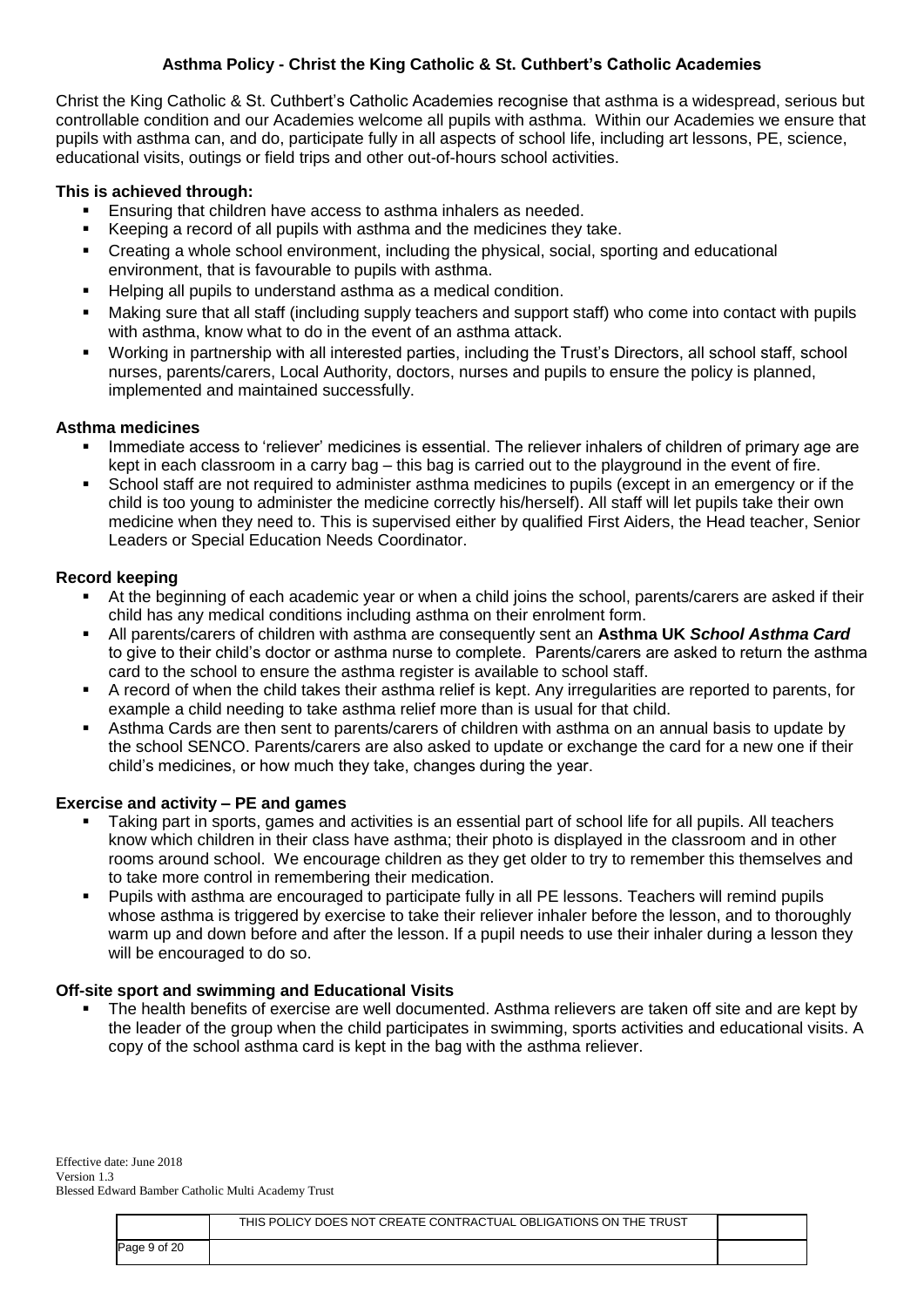#### **School environment**

 Our Academies work hard to ensure the school environment is favourable to pupils with asthma. The schools do not keep furry or feathered animals in class rooms and has a definitive no smoking policy. As far as possible the school does not use chemicals in science and art lessons that are potential triggers for pupils with asthma. Pupils with asthma are encouraged to leave the room and go and sit in the school office if particular fumes trigger their asthma.

# **Asthma attacks**

- All staff who come into contact with pupils with asthma know what to do in the event of an asthma attack. Guidance is also clearly set out on each child's support card in the event of an attack.
- In the event of an asthma attack the school follows the procedure outlined by Asthma UK in its *School Asthma Pack*. This procedure is visibly displayed in the first aid station.

|               | THIS POLICY DOES NOT CREATE CONTRACTUAL OBLIGATIONS ON THE TRUST |  |
|---------------|------------------------------------------------------------------|--|
| Page 10 of 20 |                                                                  |  |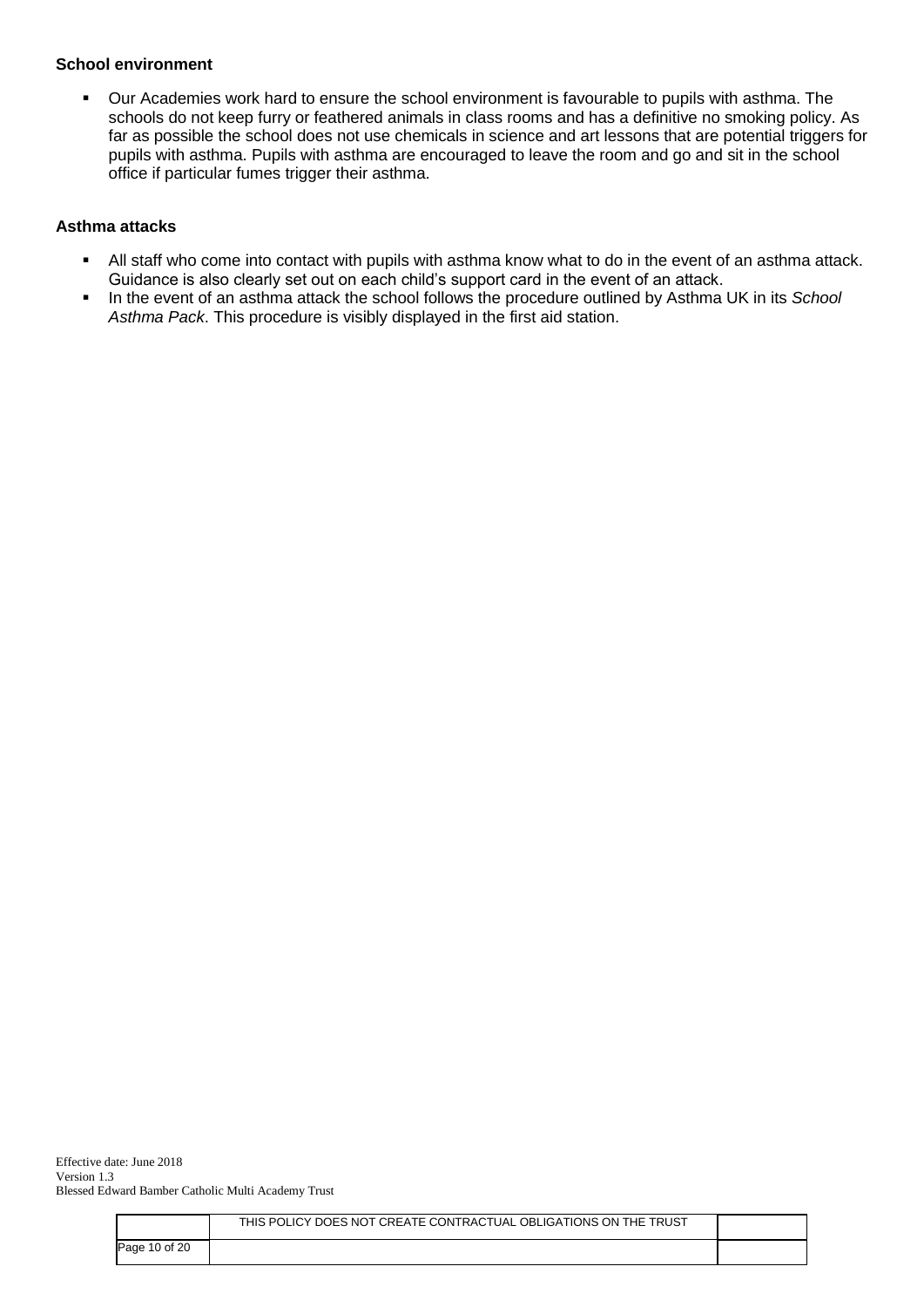# **Asthma Policy - St Mary's Catholic Academy**

St. Mary's Catholic Academy recognises that asthma is a widespread, serious but controllable condition and our Academy welcomes all pupils with asthma. Within St. Mary's we ensure that pupils with asthma can, and do, participate fully in all aspects of school life, including art lessons, PE, science, educational visits, outings or field trips and other out-of-hours school activities.

# **This is achieved through:**

- Ensuring that children have access to asthma inhalers as needed.
- Keeping a record of all pupils with asthma and the medicines they take.
- Creating a whole school environment, including the physical, social, sporting and educational environment, that is favourable to pupils with asthma.
- Helping all pupils to understand asthma as a medical condition.
- Making sure that all staff (including supply teachers and support staff) who come into contact with pupils with asthma, know what to do in the event of an asthma attack.
- Working in partnership with all interested parties, including the Trust's Directors, all school staff, school nurses, parents/carers, Local Authority, doctors, nurses and pupils to ensure the policy is planned, implemented and maintained successfully.

## **Asthma medicines**

- Immediate access to 'reliever' medicines is essential. An emergency salbutamol inhaler will be available in the First Aid Kit used in the event of a fire drill, fire or critical incident.
- School staff are not required to administer asthma medicines to pupils (except in an emergency). All staff will let pupils take their own asthma medication when they need to.

# **Record keeping**

- At the beginning of each school year or when a child joins the school, parents/carers are asked if their child has any medical conditions including asthma on their enrolment form.
- All parents/carers of children with asthma are consequently sent a consent form.

#### **Exercise and activity – PE and games**

- Taking part in sports, games and activities is an essential part of school life for all pupils. All teachers know which children in their class have asthma.
- Pupils who have asthma are indicated with an 'A' next to their name on the PARS register.
- Pupils with asthma are encouraged to participate fully in all PE lessons. If a pupil needs to use their inhaler during a lesson they will be encouraged to do so.

#### **Off-site sport and swimming and Educational Visits**

Pupils are expected to carry their emergency asthma medication on all visits out of school.

#### **School environment**

- Schools within the Trust work hard to ensure the school environment is favourable to pupils with asthma.
- **St Mary's Catholic Academy is a smoke free school.**
- As far as possible the school does not use chemicals in science and art lessons that are potential triggers pupils with asthma. Where such chemicals are used a risk assessment is in place.

#### **Asthma attacks**

- All staff who come into contact with pupils with asthma know what to do in the event of an asthma attack.
- In the event of an asthma attack the school follows the procedure outlined by Asthma UK.
- In the event of an emergency where an inhaler is not available or empty, school has access to administer an 'Emergency Salbutamol Inhaler' after parental consent is provided.

|                             | THIS POLICY DOES NOT CREATE CONTRACTUAL OBLIGATIONS ON THE TRUST |  |
|-----------------------------|------------------------------------------------------------------|--|
| $^{\circ}$ of 20<br>Page 11 |                                                                  |  |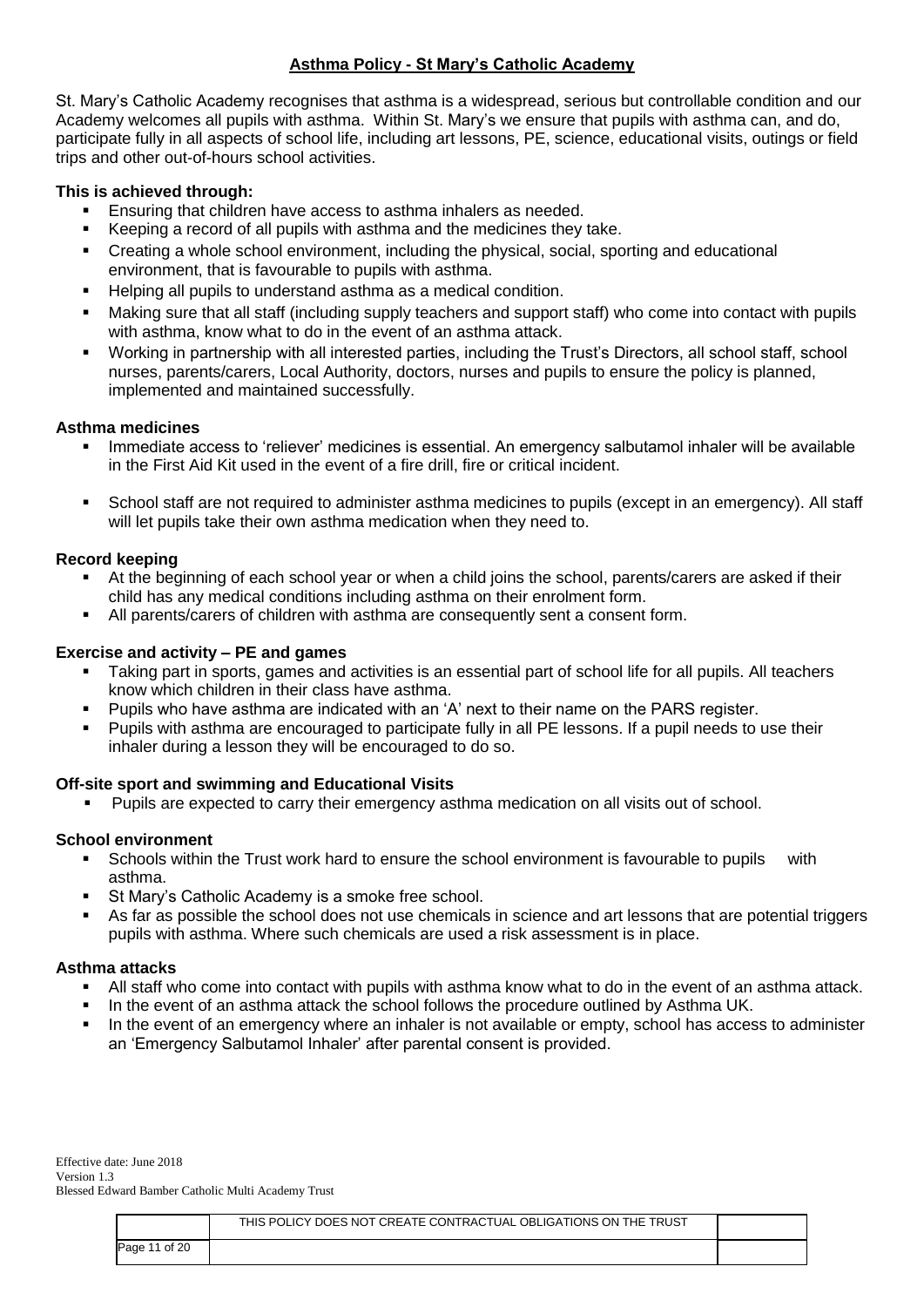#### **Individual Health Care Plan**

| Name of academy                |  |
|--------------------------------|--|
| Child's name                   |  |
| Group/class/form               |  |
| Date of birth                  |  |
| Child's address                |  |
| Medical diagnosis or condition |  |
| Date                           |  |
| Review date                    |  |

#### **Family Contact Information**

| Name                  |  |
|-----------------------|--|
| Phone no. (work)      |  |
| (home)                |  |
| (mobile)              |  |
| Name                  |  |
| Relationship to child |  |
| Phone no. (work)      |  |
| (home)                |  |
| (mobile)              |  |

## **Clinic/Hospital Contact**

Name

Phone no.

# **G.P.**

Name

Phone no.

Who is responsible for providing support in school

Describe medical needs and give details of child's symptoms, triggers, signs, treatments, facilities, equipment or devices, environmental issues etc

Name of medication, dose, method of administration, when to be taken, side effects, contra-indications, administered by/self-administered with/without supervision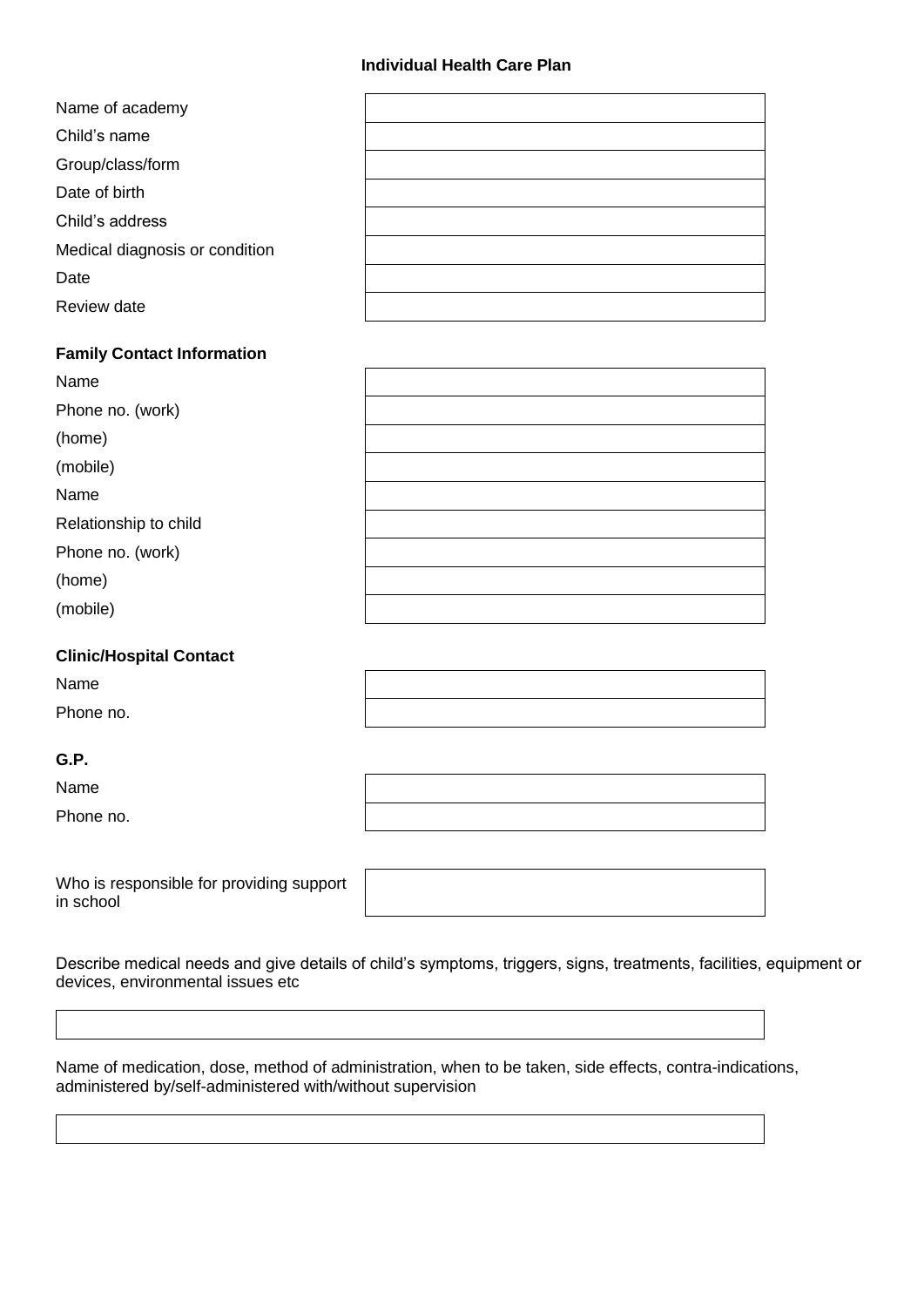Specific support for the pupil's educational, social and emotional needs

Arrangements for school visits/trips etc

Other information

Describe what constitutes an emergency, and the action to take if this occurs

Who is responsible in an emergency *(state if different for off-site activities)*

Plan developed with

Staff training needed/undertaken – who, what, when

Form copied to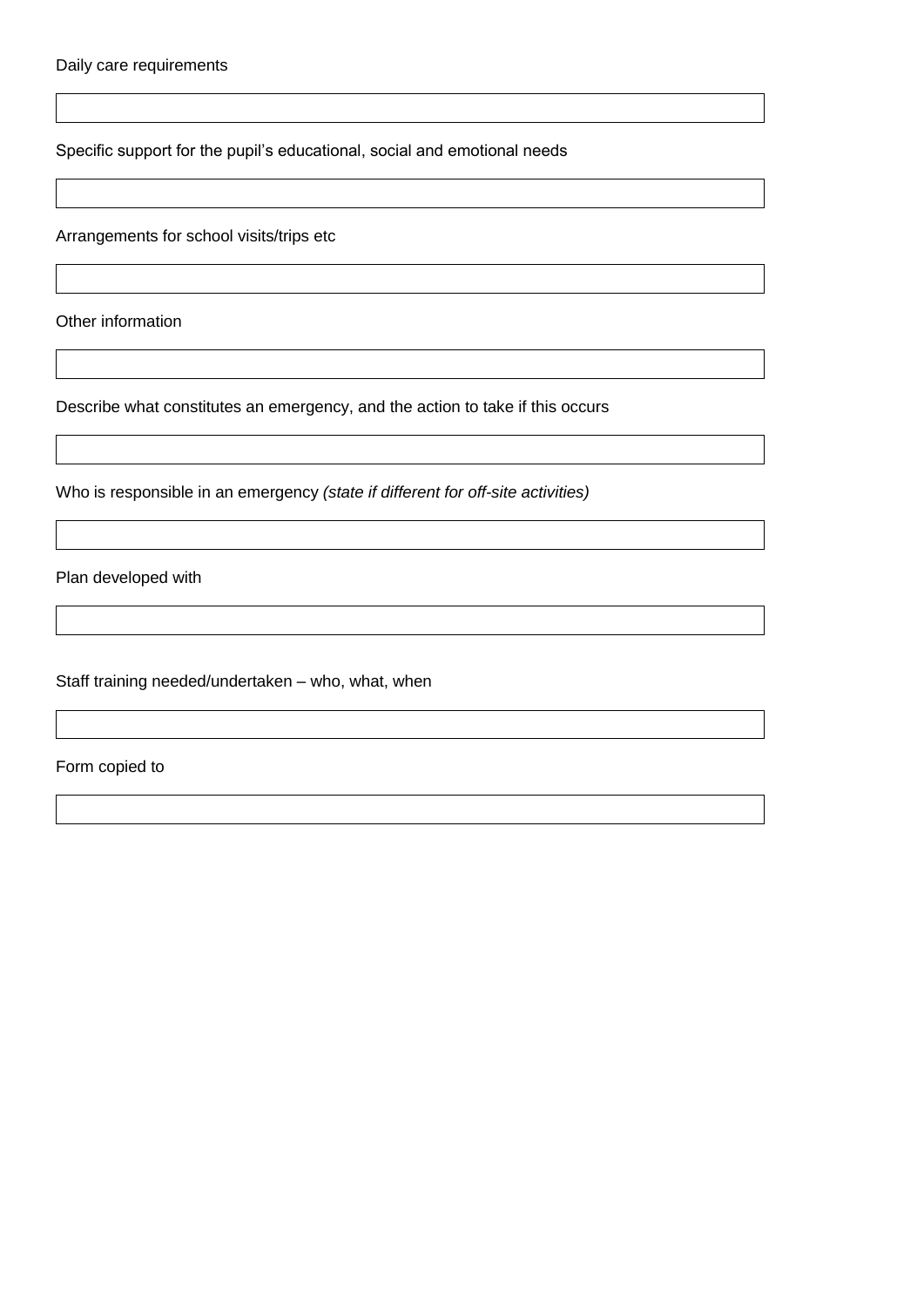# **Parental Agreement for Academy to Administer Medicine**

The Academy will not give your child medicine unless you complete and sign this form.

| Date for review to be initiated by |  |
|------------------------------------|--|
| Name of Academy                    |  |
| Name of child                      |  |
| Date of birth                      |  |
| Group/class/form                   |  |
| Medical condition or illness       |  |

## **Medicine**

| Name/type of medicine<br>(as described on the container)                   |  |
|----------------------------------------------------------------------------|--|
| Expiry date                                                                |  |
| Dosage and method                                                          |  |
| Timing                                                                     |  |
| Special precautions/other instructions                                     |  |
| Are there any side effects that the<br>school/setting needs to know about? |  |
| Self-administration - y/n                                                  |  |
| Procedures to take in an emergency                                         |  |

## **NB: Medicines must be in the original container as dispensed by the pharmacy**

#### **Contact Details**

| Name |  |  |
|------|--|--|
|      |  |  |

Daytime telephone no.

Relationship to child

Address

I understand that I must deliver the medicine personally to

| [agreed member of staff] |  |
|--------------------------|--|

The above information is, to the best of my knowledge, accurate at the time of writing and I give consent to the academy's staff administering medicine in accordance with the Trust's policy. I will inform the academy immediately, in writing, if there is any change in dosage or frequency of the medication or if the medicine is stopped.

 $Signature(s)$  Defined by  $\Box$ 

| <b>Date</b> |  |
|-------------|--|
|             |  |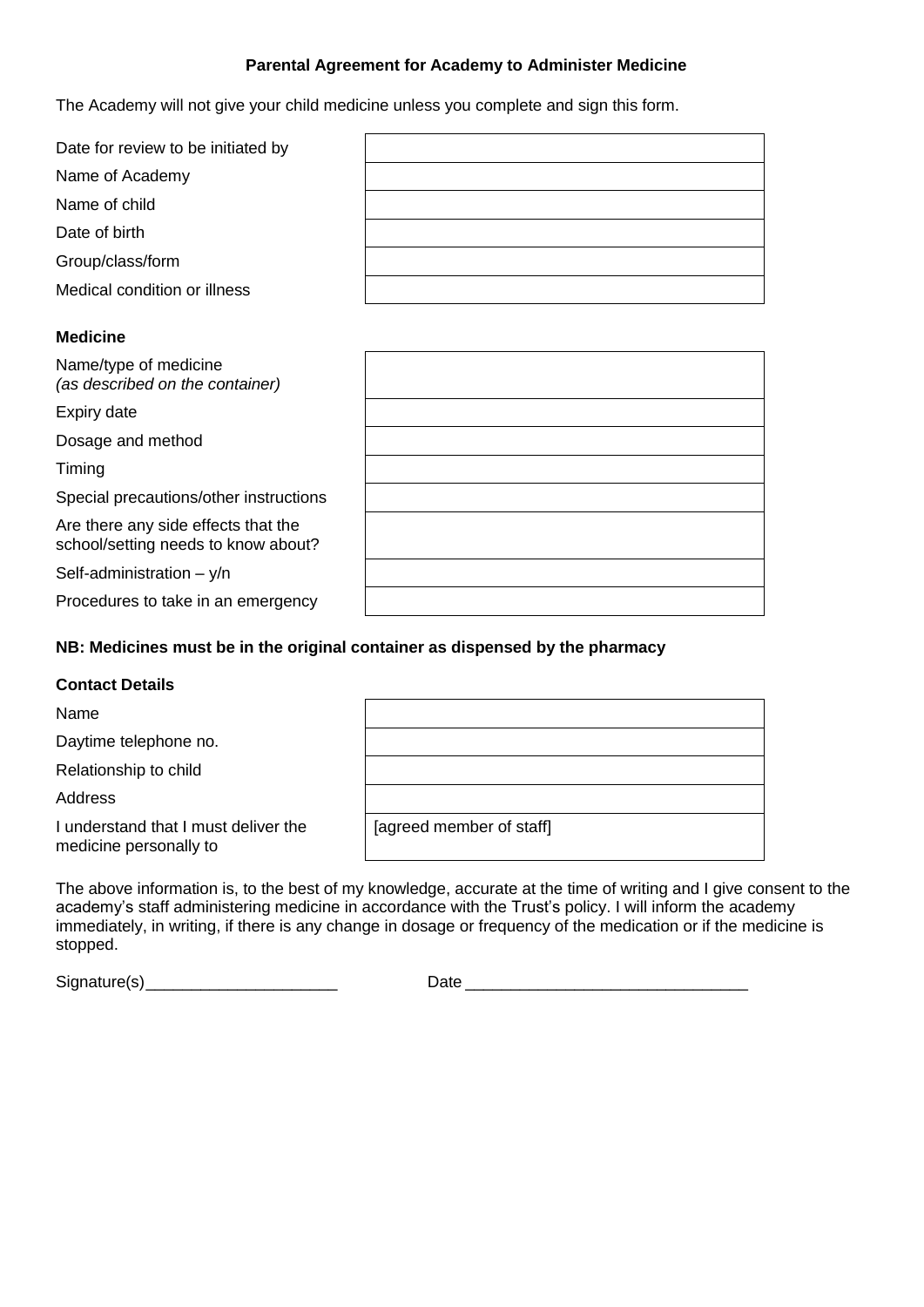# **Record of Medicine Administered to an Individual Child**

| Name of Academy                  |  |  |
|----------------------------------|--|--|
| Name of child                    |  |  |
| Date medicine provided by parent |  |  |
| Group/class/form                 |  |  |
| Quantity received                |  |  |
| Name and strength of medicine    |  |  |
| Expiry date                      |  |  |
| Quantity returned                |  |  |
| Dose and frequency of medicine   |  |  |
|                                  |  |  |
| Staff signature                  |  |  |
| Signature of parent              |  |  |
| Date                             |  |  |
| Time given                       |  |  |
| Dose given                       |  |  |
| Name of member of staff          |  |  |
| <b>Staff initials</b>            |  |  |
| Date                             |  |  |
| Time given                       |  |  |
| Dose given                       |  |  |
| Name of member of staff          |  |  |
| Staff initials                   |  |  |
|                                  |  |  |
| Date                             |  |  |
| Time given                       |  |  |
| Dose given                       |  |  |
| Name of member of staff          |  |  |
| Staff initials                   |  |  |
| Date                             |  |  |
| Time given                       |  |  |
| Dose given                       |  |  |
| Name of member of staff          |  |  |
| <b>Staff initials</b>            |  |  |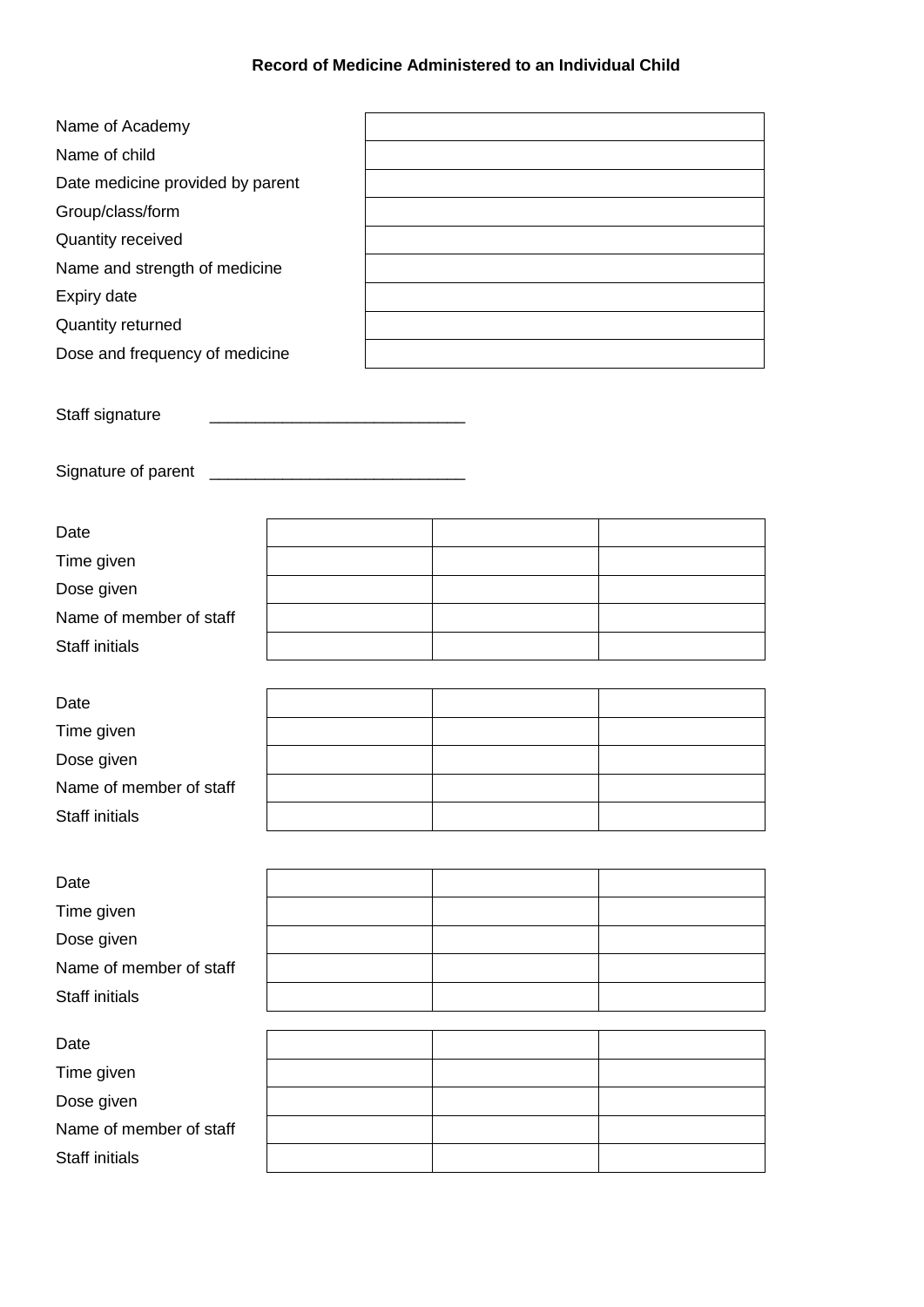# **Record of Medicine Administered to an Individual Child (Continued)**

| Date                    |  |  |
|-------------------------|--|--|
| Time given              |  |  |
| Dose given              |  |  |
| Name of member of staff |  |  |
| <b>Staff initials</b>   |  |  |
|                         |  |  |
| Date                    |  |  |
| Time given              |  |  |
| Dose given              |  |  |
| Name of member of staff |  |  |
| <b>Staff initials</b>   |  |  |
|                         |  |  |
| Date                    |  |  |
| Time given              |  |  |
| Dose given              |  |  |
| Name of member of staff |  |  |
| <b>Staff initials</b>   |  |  |
|                         |  |  |
| Date                    |  |  |
| Time given              |  |  |
| Dose given              |  |  |
| Name of member of staff |  |  |
| <b>Staff initials</b>   |  |  |
|                         |  |  |
| Date                    |  |  |
| Time given              |  |  |
| Dose given              |  |  |
| Name of member of staff |  |  |
| <b>Staff initials</b>   |  |  |
|                         |  |  |
| Date                    |  |  |
| Time given              |  |  |
| Dose given              |  |  |
| Name of member of staff |  |  |
|                         |  |  |
| Staff initials          |  |  |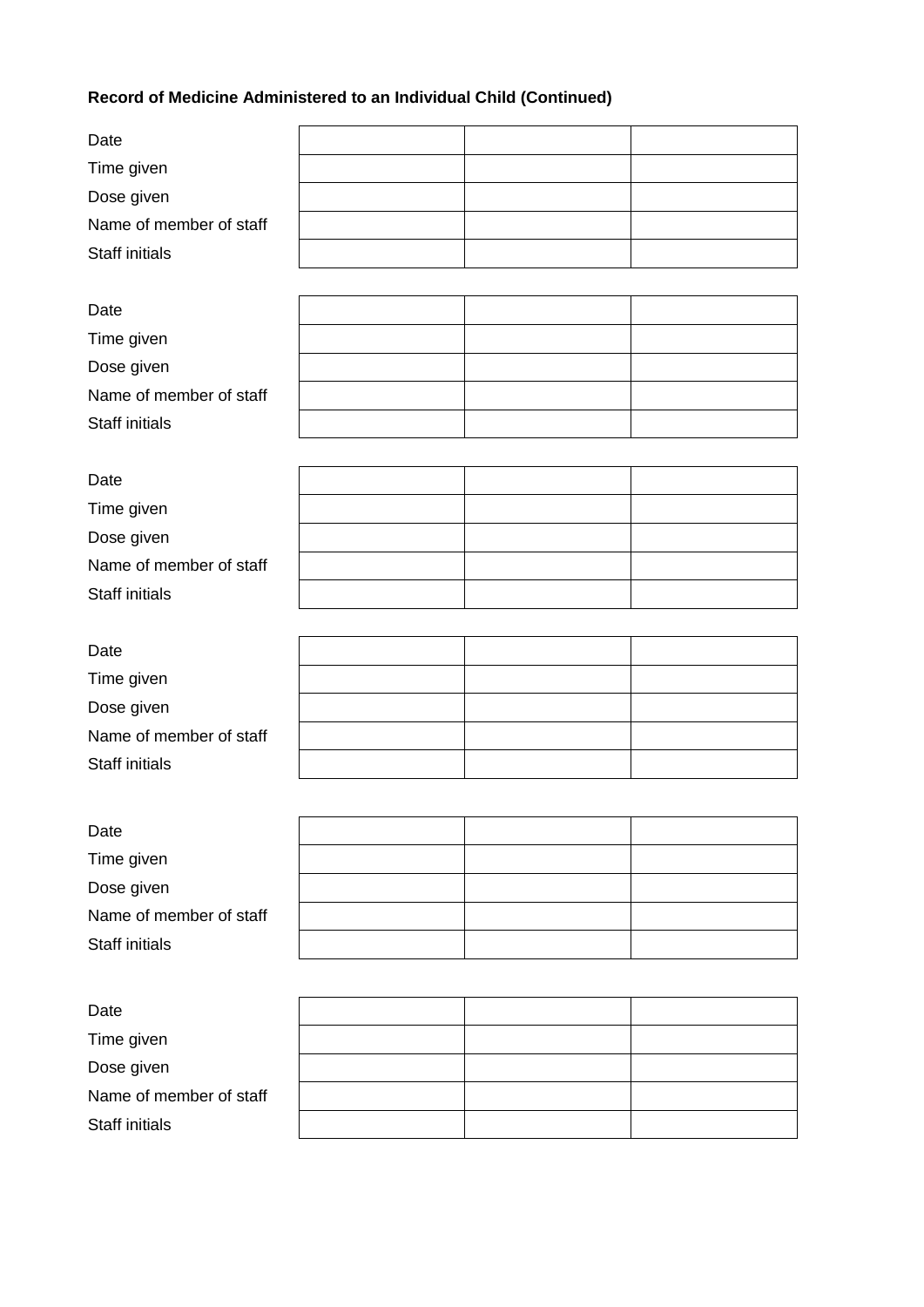| Name of Academy |              |      |                     |            |               |                       |            |
|-----------------|--------------|------|---------------------|------------|---------------|-----------------------|------------|
| Date            | Child's name | Time | Name of<br>medicine | Dose given | Any reactions | Signature<br>of staff | Print name |
|                 |              |      |                     |            |               |                       |            |
|                 |              |      |                     |            |               |                       |            |
|                 |              |      |                     |            |               |                       |            |
|                 |              |      |                     |            |               |                       |            |
|                 |              |      |                     |            |               |                       |            |
|                 |              |      |                     |            |               |                       |            |
|                 |              |      |                     |            |               |                       |            |
|                 |              |      |                     |            |               |                       |            |
|                 |              |      |                     |            |               |                       |            |
|                 |              |      |                     |            |               |                       |            |
|                 |              |      |                     |            |               |                       |            |
|                 |              |      |                     |            |               |                       |            |
|                 |              |      |                     |            |               |                       |            |
|                 |              |      |                     |            |               |                       |            |
|                 |              |      |                     |            |               |                       |            |
|                 |              |      |                     |            |               |                       |            |
|                 |              |      |                     |            |               |                       |            |

# **Record of Medicine Administered to all Children**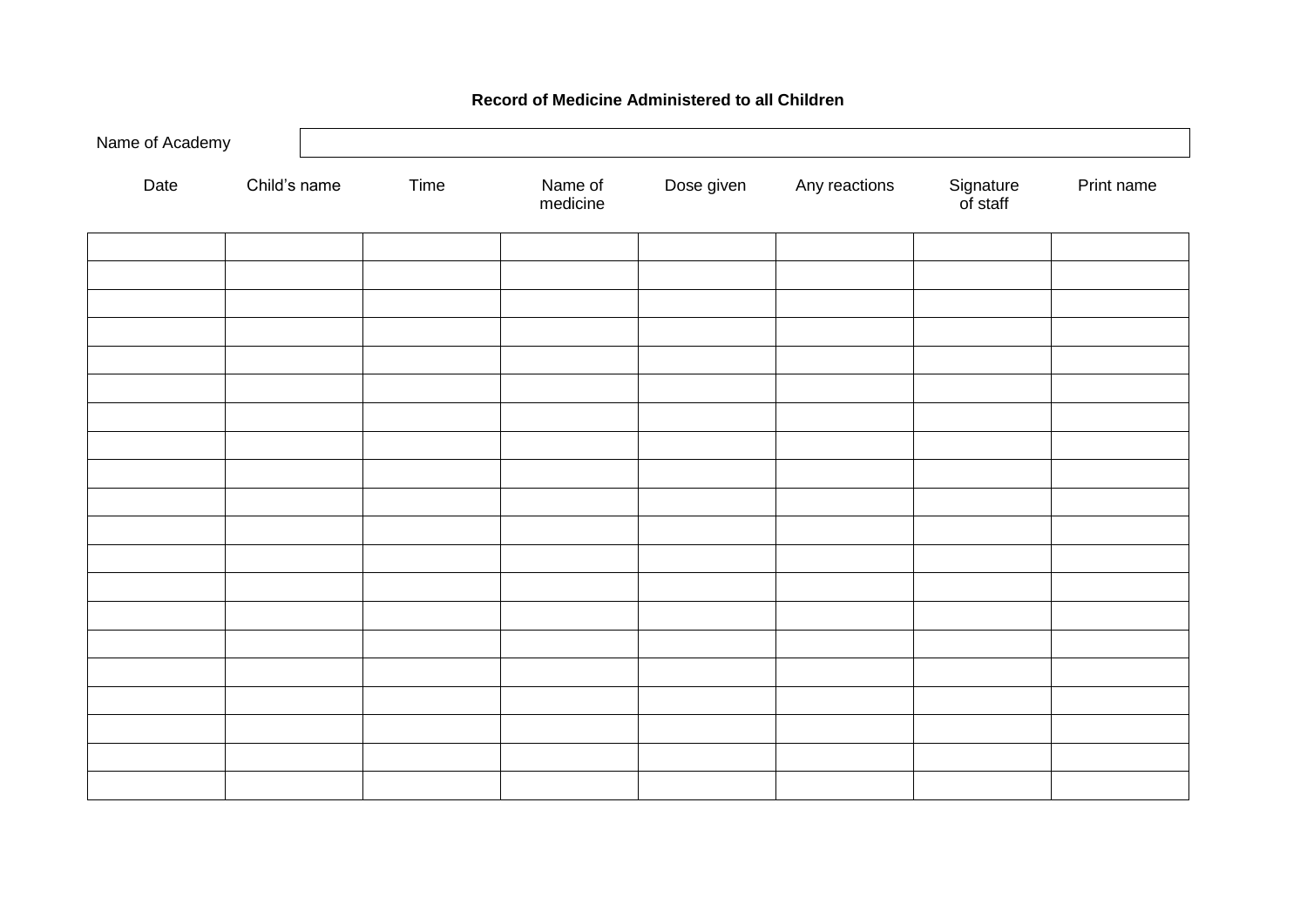# **Staff Training Record – Administration of Medicines**

| Name of Academy            |  |
|----------------------------|--|
| Name                       |  |
| Type of training received  |  |
| Date of training completed |  |
| Training provided by       |  |
| Profession and title       |  |

I confirm that [name of member of staff] has received the training detailed above and is competent to carry out any necessary treatment. I recommend that the training is updated [name of member of staff].

| Trainer's signature |  |
|---------------------|--|
|                     |  |

**I confirm that I have received the training detailed above.**

Staff signature

Date \_\_\_\_\_\_\_\_\_\_\_\_\_\_\_\_\_\_

Suggested review date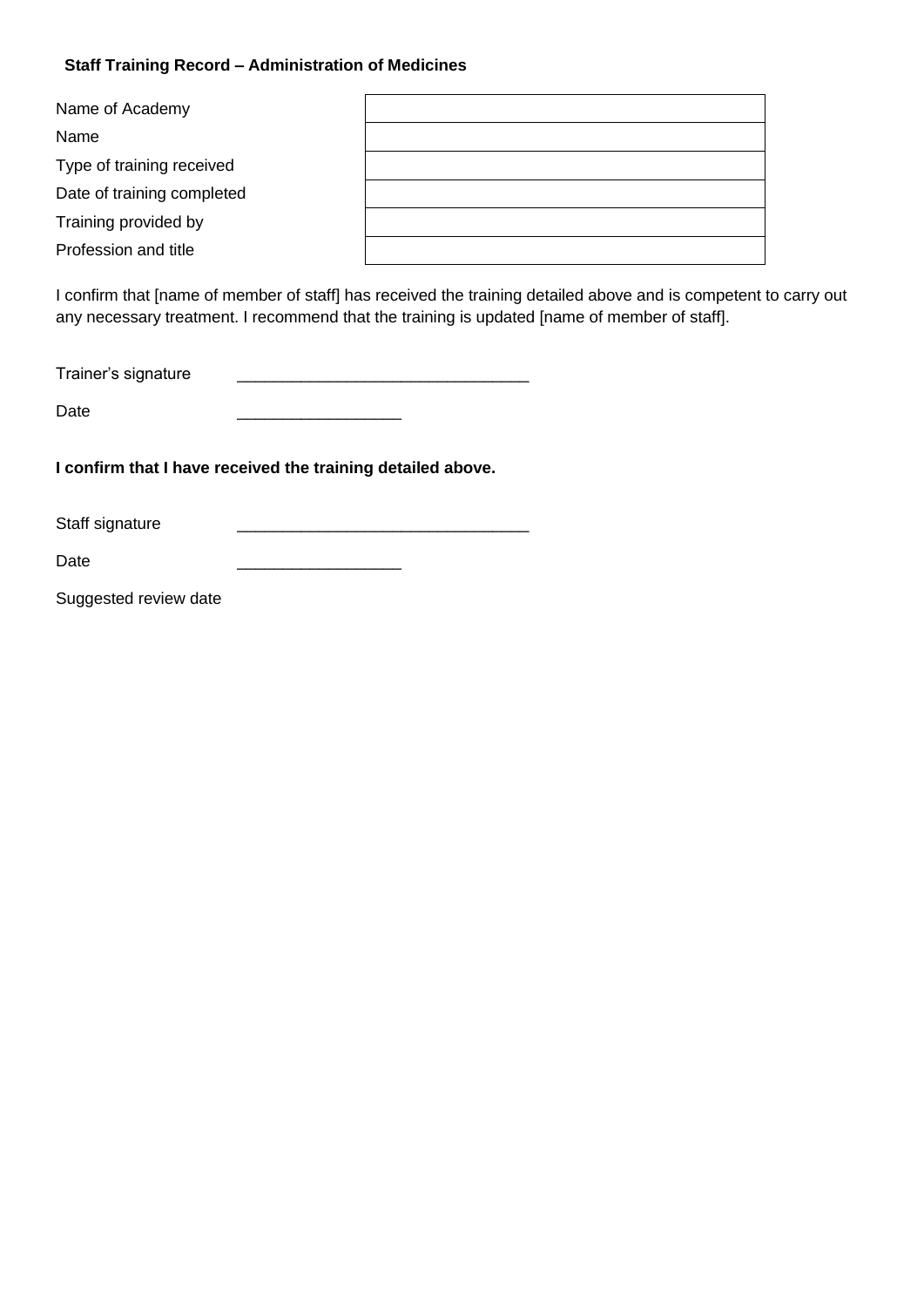# **Contacting Emergency Services**

# **Request an ambulance - dial 999, ask for an ambulance and be ready with the information below. Speak clearly and slowly and be ready to repeat information if asked.**

- 1. Your telephone number
- 2. Your name
- 3. Your location
- 4. State what the postcode is please note that postcodes for satellite navigation systems may differ from the postal code
- 5. Provide the exact location of the patient within the school setting
- 6. Provide the name of the child and a brief description of their symptoms
- 7. Inform Ambulance Control of the best entrance to use and state that the crew will be met and taken to the patient
- 8. Ask Ambulance Control to contact the Academy and inform them of the emergency call if you have not been able to do so already
- 9. Put a completed copy of this form by the phone